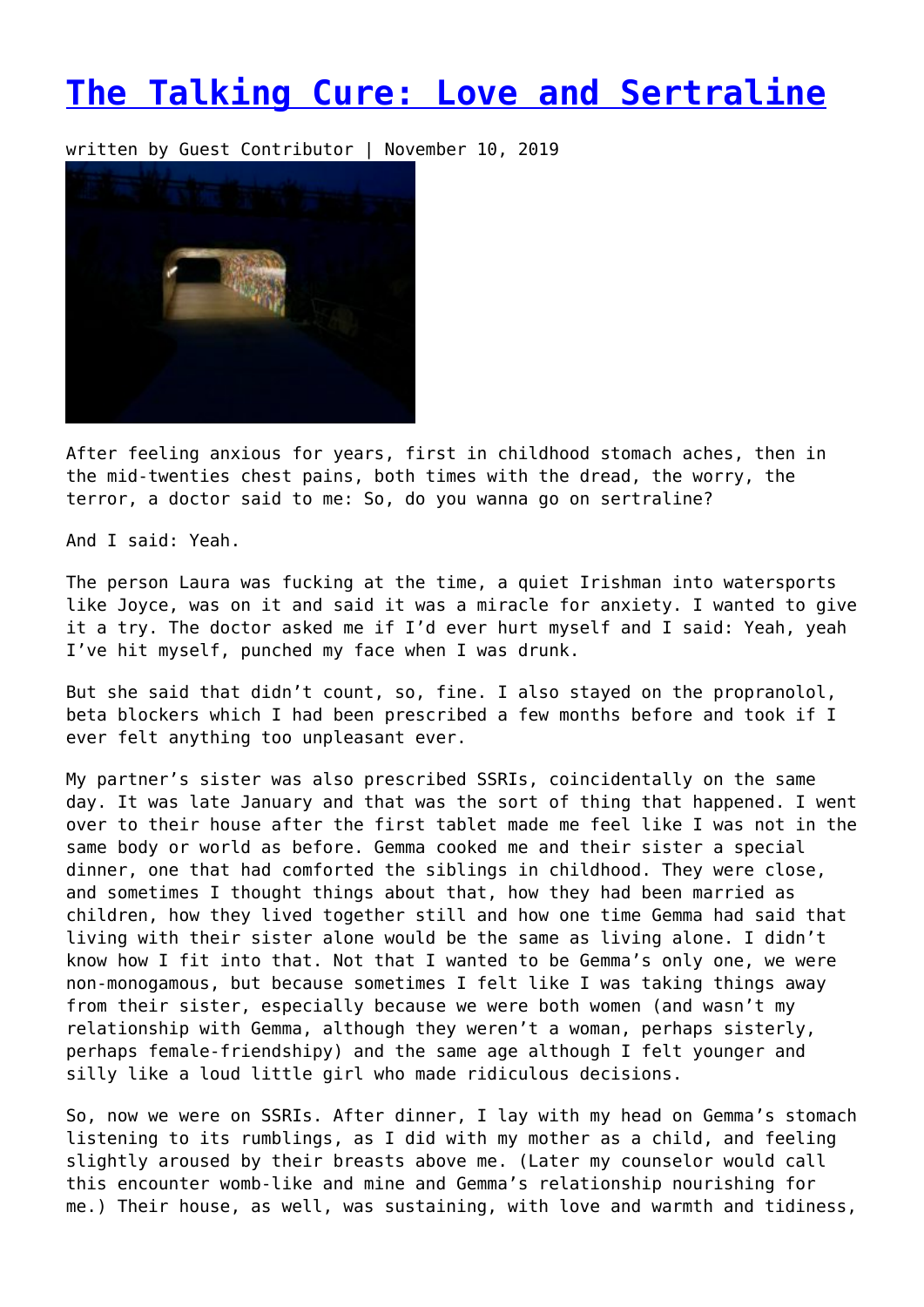the smell of washing. I will probably always associate their house with the first time people saw me as being a queer person (I say first as if it is for certain that people will see me like that again), as well as my sense of being a phony. I knew the right words but not in practice, I didn't top or bottom. Being queer to me then was just being swaddled and not having to explain the pain.

(And, when I did touch their breasts I felt like a teenage boy, not a grown woman. I couldn't believe I was allowed, I was obsessed with pulling down the tight fabric covering the gap between the two. They laughed at me, said I was always horny like a dirty old man. They said: Oh, you only knew you were queer when you touched boobs.)

After about six weeks of the anxiety increasing, in particular in the mornings, I suddenly felt what a different doctor described as a lift. Around this time I noticed that Theo, so tall, so handsome, so young was sending me a lot of emails. Ones that said:

## Catherine Catherine Catherine.

And ones that had poems attached about wanting people and hiding. There was also the time IRL that he closed the Evening Standard on the tube (like a father, like my father. Dead now. Long dead.) stood up to get off and said: I think the truth should stay just beneath the surface.

Making me think: Hang on, no, surely not.

Laura had got me the job at the cafe after her brother who had worked there for years was leaving. She said: You'll be best friends with Theo.

And I asked whether he was hot because Theo sounded like a hot name to me. She said yes, everyone said he was beautiful, but he was only twenty. I asked if she thought his youth would put me off fancying him, she said it wouldn't. She knows what I'm like. When I met him he seemed thin and his face overcrowded. I said: So, you go to Camberwell?

He said he did and asked me no questions. I told Laura that I wasn't going to be friends with Theo and that I didn't think he was hot either. Plus he'd mentioned a girlfriend who he'd been on holiday with, very wholesome.

Somewhere in between then and my lift he asked me some questions, we went to Sainsburys Local together after work and he saw me texting a boy I was sleeping with:

Harry

Harry

Harry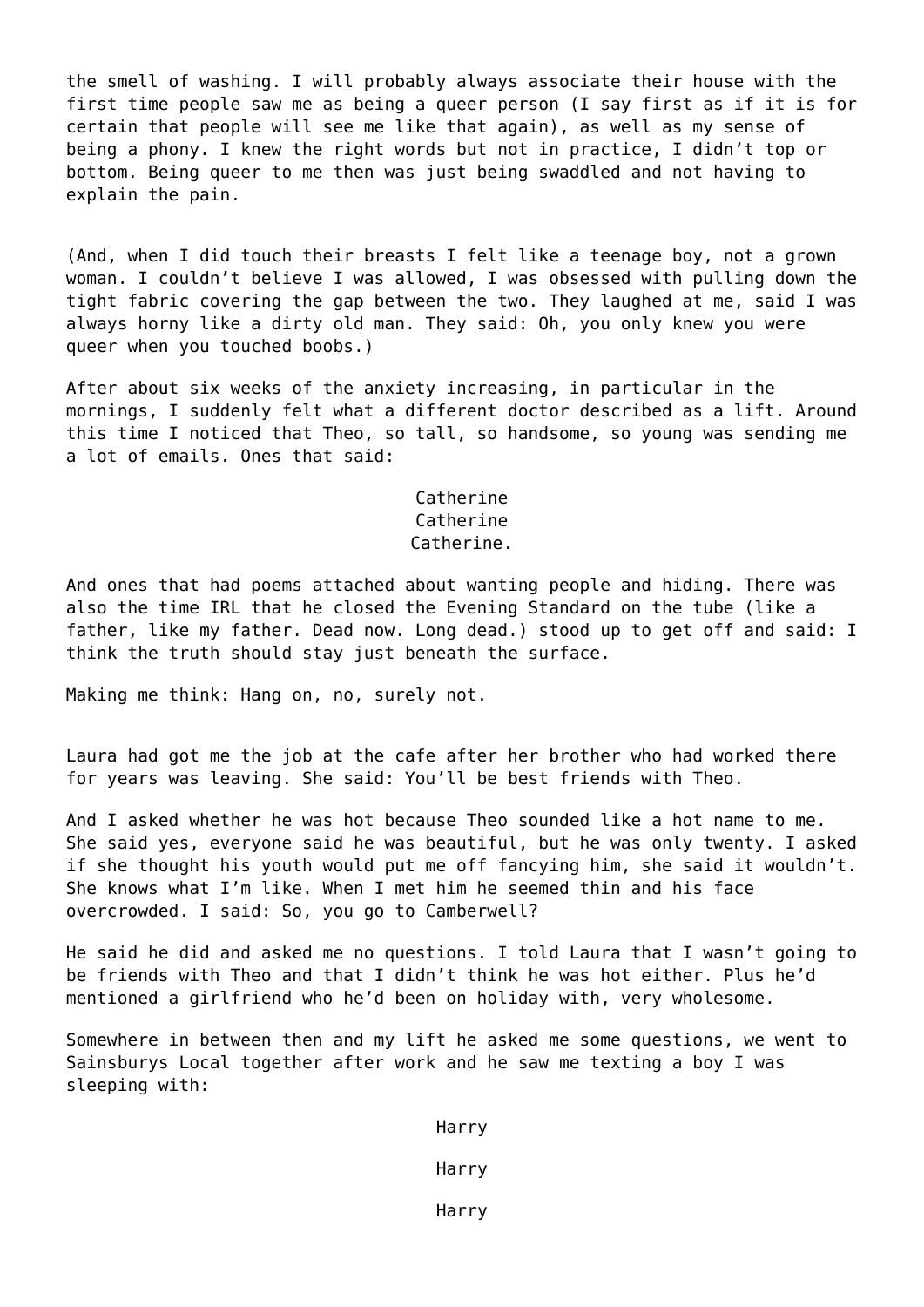And said I was mad. Now I liked his face, I thought he was gorgeous and the way his big body filled the space behind the coffee machine impressive, not overbearing like I'd found with tall men in the past. He was so young. I dream that we'd had sex, and were just chatting nicely after it. I sent a video of him to my sister who called him devastating.

The lift is hard to describe, but it sort of felt like whatever happened everything would be ok, after years of feeling the opposite. I imagined myself with my little beret moving through London cheerfully, just getting on with it, bobbing. I walked to Theo's house in Waterloo like this. The city clanged around me with a monster's claws under dripping railway bridges but nobody apart from him knew where I was going and even he didn't know which exact route. It was February and the city was so big and involved in its own dark redness that I could do what I wanted. I told him that either in a message or in person and he said he knew exactly what I meant. Later, at work when he was steaming the latte milk he said it again: I knew exactly what you meant when you said that. That's why you're such a good writer.

And looked at my lips.

Maybe being on antidepressants was taking me further away from my childhood which some would argue had caused the anxiety with all its injustices, runof-the-mill though they were. Being sedated was loosening my body's grip on the past like pulling skin away from the bone. I decided my feelings were valid.

I met Gemma in a cocktail bar. Because they were beautiful and grown up I felt that way too. But then protected when they walked over to me with Aperol spritzes, pink hair and dark eyes. I told them about my childhood, about the abandonment, the emotional abuse, the death and the feeling of not being wanted.

That sounds like a tough start. They said and: I want you.

My mum was sympathetic about the SSRIs. She's been on them herself and as a rule is kinder to me about things she's directly experienced. She told me how she hadn't felt anxious or depressed on them, but she hadn't felt anything else either and that didn't seem right.

They made me forgetful, but also I want to leave stuff out, things that I've done where I don't come across very nicely. Like when I told Gemma they had nothing to worry about but then broke up with them a few weeks later saying I didn't know why I'd changed my mind.

But that was after…after Theo left his girlfriend, not for me, not because we'd had a loving look at the river together, but because he apparently was going to do it anyway. Although maybe it was before I text him saying:

I feel like all the streets and pubs and shops around where you live are an extension of how I feel about you.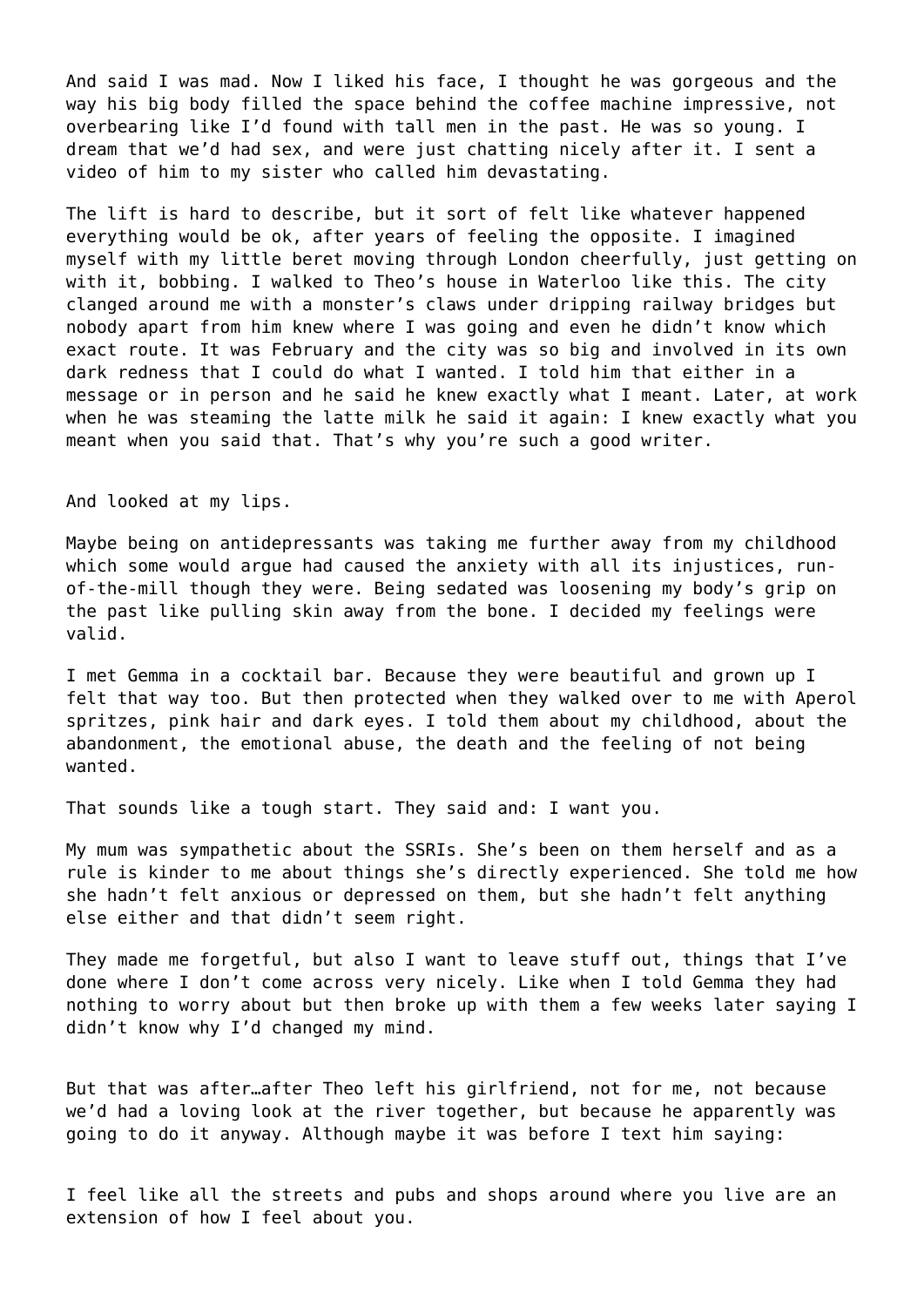This was all part of the lift and maybe it's helpful to say that that is over now and what he once called love he now says was obsession and not something he feels anymore. At the time, though, the golden feeling which he added to the edge of my life was mutual. And I didn't hold back. I was honest when I described the time in the pub when I walked over from the bar to the piano where he was sitting in the 5 o'clock March light as transcendental. He was the most beautiful person I'd ever seen then. His hair so sandy, his legs so long that I could be enclosed by them. I said that we were like Terry and Julie and I ate cheese and onion crisps with my mouth open in his face. He kissed me and said I was sexy – but how could I have been?

Except it might have been my counselor who used the word transcendental. I don't think I was so succinct, or spiritual. I think I said words, like pure, nostalgic and bright – like a film. The pub helped with that, and the crisps and being in Waterloo.

One of the things my mum understands is men leaving you. She spoke to me in a nice voice on the phone and concluded: Well, sod him.

Theo and I went to my house and there was a fire in the garden. The landlord had started it, my housemate said, and then left. We went to look at it. Theo was quiet, I hugged him and he said he felt like he was going to have a heart attack. In my room I bit a 40g beta blocker in half so he could swallow it. He said he needed to be alone now after all. I was angry.

I wonder if I only started to love him because of 'the lift', like in the past when a person who happened to be sitting next to me when I came up off MDMA became my most interesting and precious friend. It's May now and I don't know if I miss him because I find that emotion hard to recognize, but when I think of him he's saying: Will you send me a picture of you out on the sea kayak?

With his face developing three triangles as he smiled, one at the side of each eye and one that was his whole mouth, and his laugh then which was childlike and giddy, I feel a loss.

And when I think of his still face, when he's not smiling, with his heavy brow, I feel a loss as well, that pools from my chest into my stomach.

We were together for seven weeks. I do my calculations. If I bung on an extra week at the start then that's eight weeks which halves to four. Because I'm being kind to myself I round that up to a calendar month. So on May 24th, I should feel better – but will this be a lift or a fall?

The second doctor, a man, said that six months after I feel settled on the sertraline I can come off it. Of course, I go along with this but wonder if I'll just go back to how I was before. How can my brain have changed? He says he doesn't want me to be on them my whole life and at least now I have a plan, some things to wait for for the rest of the year.